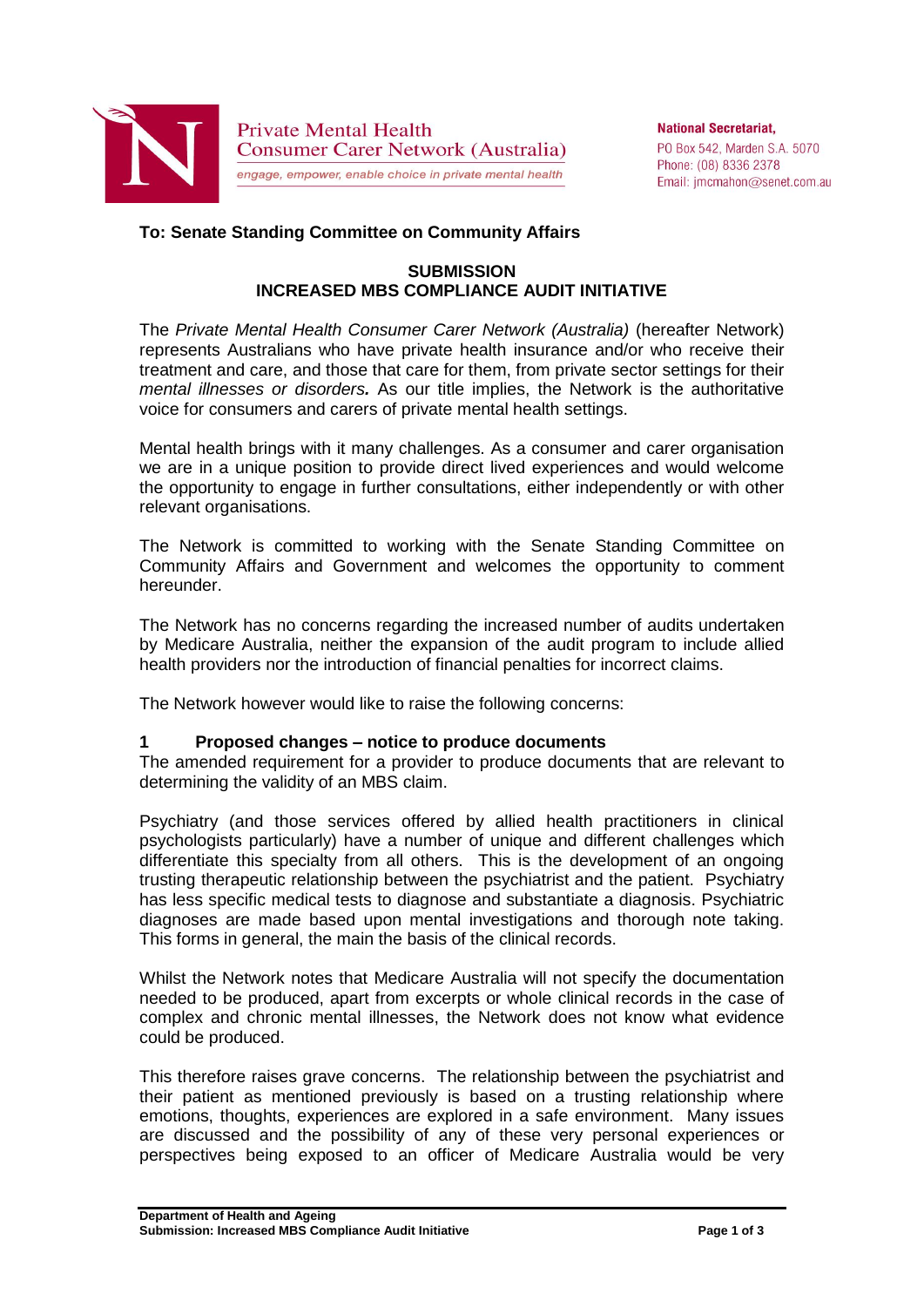counterproductive. It has the potential to destroy the relationship and particularly in the case of psychotherapy, rend the position of the psychiatrist and their treatment and care void. This situation cannot occur under any circumstances.

Similar issues arose with the introduction of the Privacy legislation wherein patients could request access to their medical record. It was considered that a psychiatrist took their own notes, often in forming a diagnosis which could be counterproductive if not destroy their relationship with their patient if they were to have access.

#### **Recommendation**

# **In relation to the provision of validating documentation**

As with the Privacy legislation, clear guidelines must be developed around this issue by the learned college, in this case the Royal Australian and New Zealand College of Psychiatrists (RANZCP), Australian Psychological Society (APS), Government, Medicare Australia, the Network and others including consumer and carer mental health advocacy peak bodies.

# **In relation to the time allocation of the consultation**

Government, Medicare Australia, together with the RANZCP, APS, the Network and others, develop clear guidelines to determine what is considered sufficient to meet the requirements of Medicare Australia, that those time requirements are both appropriate and have been met.

#### **2 How will providers respond to an audit request?**

It has been determined that Medicare Australia can receive documents in either hard copy or electronically.

The Network has grave concerns about this process. Whilst the Network is assured that Medicare Australia has strict protocols around collection, storage and access to personal medical information, the safe transference of personally identified clinical information either electronically or via hard copy, leaves the patient vulnerable to unauthorised access.

### **Recommendation**

Government, Medicare Australia, together with the RANZCP, APS, the Network and others, develop a comprehensive system of safe transference of validating documentation from the provider to Medicare Australia. This must address things such as encryption, safe data transference practices, access and audit trails of unauthorised access.

# **3 What type of records should a provider keep?**

The initiative expresses the fact that there will be no requirements for any new record making or retention.

As the Network has previously expressed, Psychiatrists make many notes of their own in the development of diagnoses, important and highly sensitive information expressed by their patients in a trusting therapeutic relationship. These notes add to and often form the clinical record of their patient.

As psychiatry is unique in this sense, the Network holds concerns that the requirements of the initiative could change the record keeping and clinical expression on the psychiatrist to the detriment of the patient.